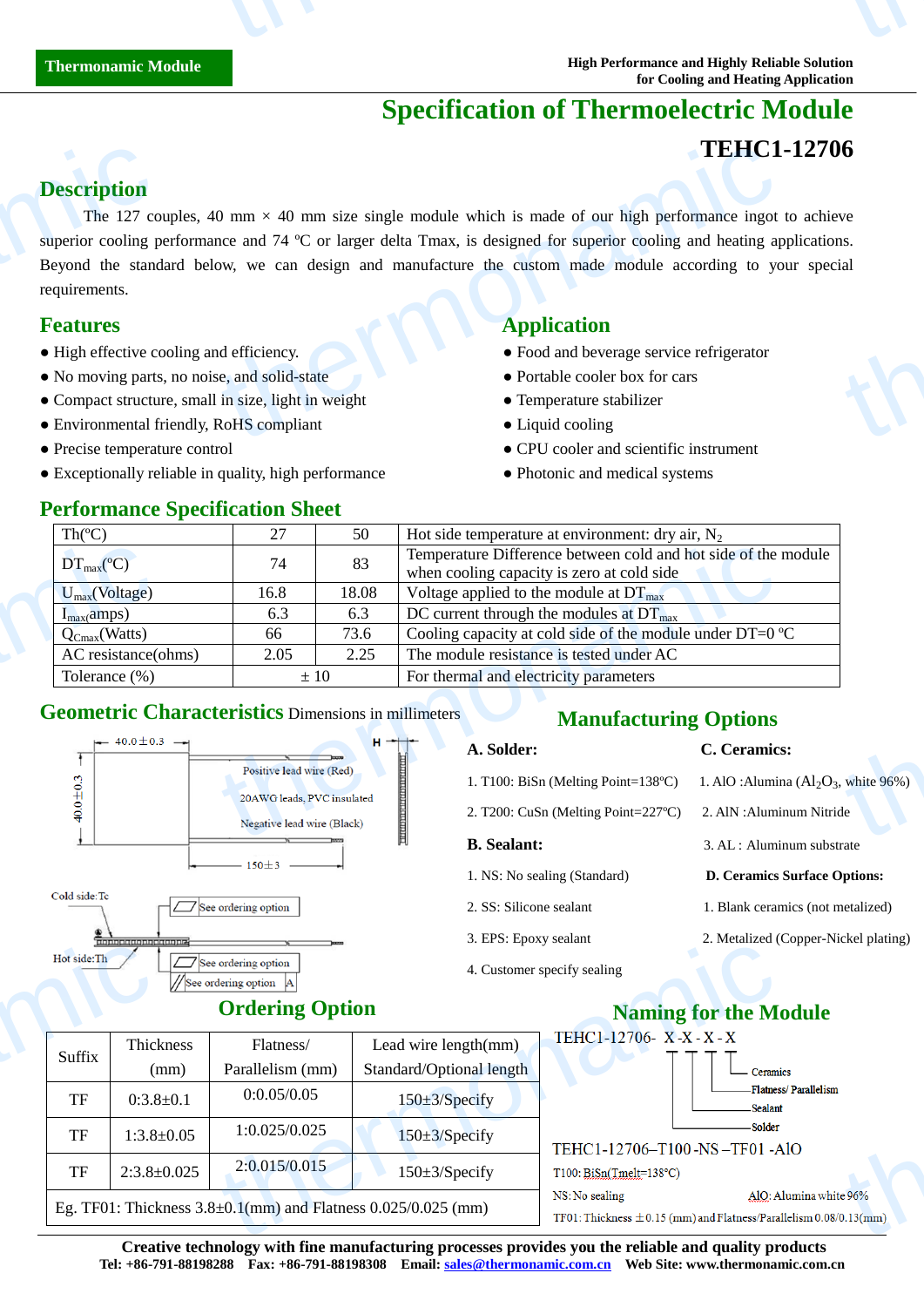# **Specification of Thermoelectric Module**

## **TEHC1-12706**